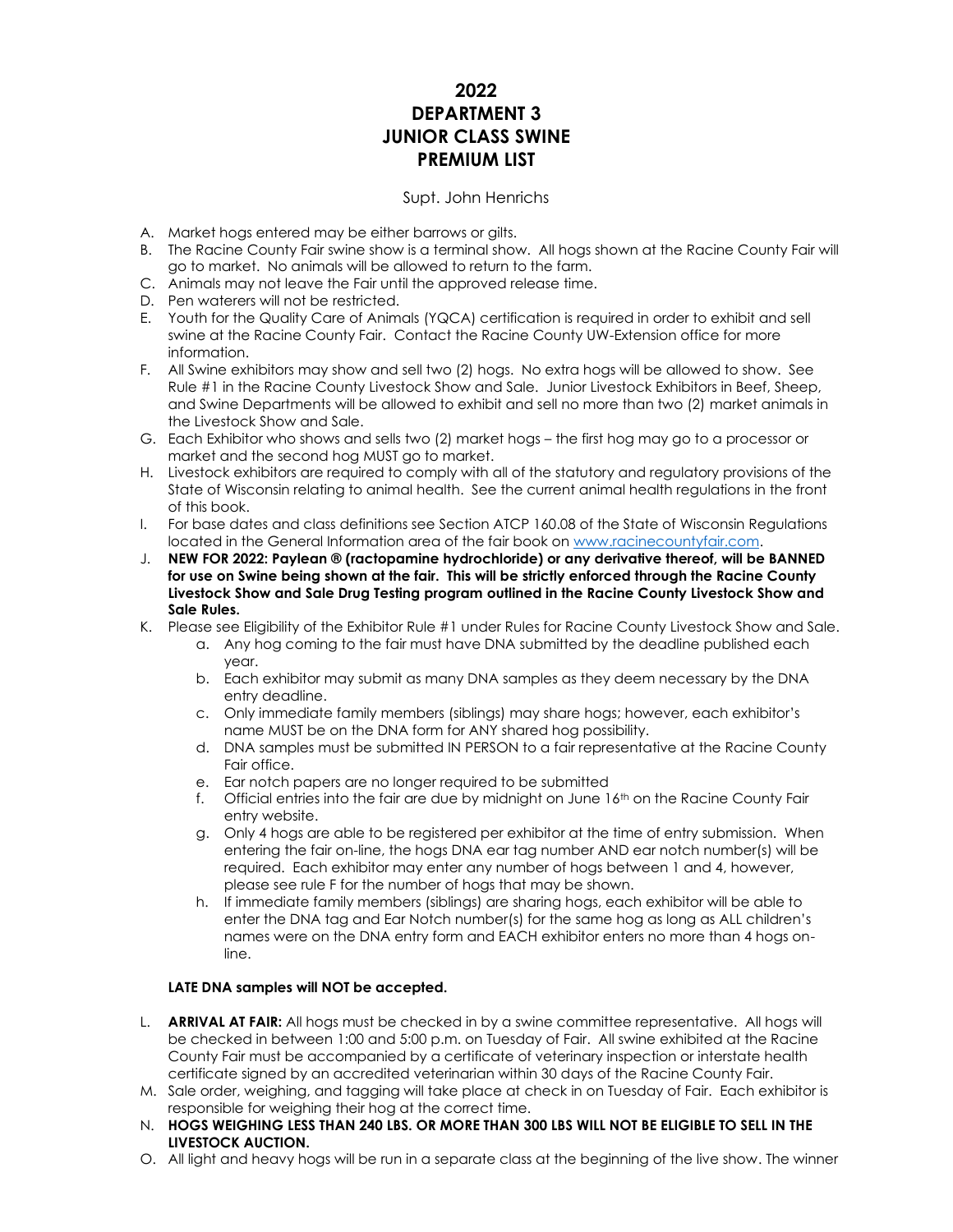of that class will not be eligible for the champion drive.

- P. All light and heavy hogs will be sent to market. They will not be allowed to be sold privately outside of the livestock auction.
- Q. Purebred market hog requirements:
	- a. Individual registration papers must be presented at the time of weigh-in on Tuesday of Fair.
	- b. Original documents must be presented. Faxes, e-mails, photocopies or telephone calls from the breed association will not be accepted.
	- c. Hogs without purebred papers will be shown as Crossbreds.
- R. Judging will take place on Thursday of Fair at 9:00 a.m. All exhibitors please see the show and sale rules in the front of this book.
- S. Divisions will be judged in alphabetical order with Light / Heavy hogs first and Crossbred Classes last.
- T. No Family or Farm Names will be allowed on any clothing or equipment used in the show ring.
- U. Danish Judging system will be used for all divisions.
- V. Final entry deadline for the Racine County Fair is June 16 at Midnight**. LATE ENTRIES WILL NOT BE ACCEPTED!** Each exhibit requires an individual line on the entry. Wisconsin Premise ID number **MUST** be on the entry form. **NOTE:** Exhibitors will only enter the total number of pigs they will exhibit at the fair.

**DO NOT list a division,** divisions will be established at weigh-in during Fair.

### Entry Examples:

| If Showing 1 Hog: |                 |       |                    |  |  |
|-------------------|-----------------|-------|--------------------|--|--|
| Dept              | <b>Division</b> | Class | <b>Description</b> |  |  |
|                   |                 |       | Market Hog         |  |  |

| If Showing 2 Hogs: |                 |       |                    |  |  |
|--------------------|-----------------|-------|--------------------|--|--|
| Dept               | <b>Division</b> | Class | <b>Description</b> |  |  |
|                    |                 |       | Market Hog         |  |  |
|                    |                 |       | Market Hoa         |  |  |

| $Blue - $6.00$ |  |
|----------------|--|
|----------------|--|

Red - \$5.00 White - \$4.00 Pink - \$3.00

| <b>Division</b> | <b>Breed</b>     | <b>Division</b> | <b>Breed</b> |
|-----------------|------------------|-----------------|--------------|
|                 | Any Other Breed  |                 | Landrace     |
| 2               | <b>Berkshire</b> |                 | Poland China |
| 3               | Chester White    |                 | Spotted      |
|                 | Duroc            | 10              | Tamworth     |
| 5               | Hampshire        | 11              | Yorkshire    |
| ٥               | Hereford         | 12              | Crossbred    |
|                 |                  |                 |              |

**CHAMPION RIBBON & TROPHY RESERVE CHAMPION RIBBON & TROPHY THIRD OVERALL BANNER FOURTH OVERALL BANNER FIFTH OVERALL BANNER**

### **Division 13 – Showmanship**

- A. Showmanship is voluntary. The exhibitor will need to confirm their entry registration for showmanship on Tuesday at weigh-in. If you do not register you will not be able to participate in Showmanship.
- B. Showmanship will begin after the Market Show on Thursday of fair. Know your schedule and be prepared to show.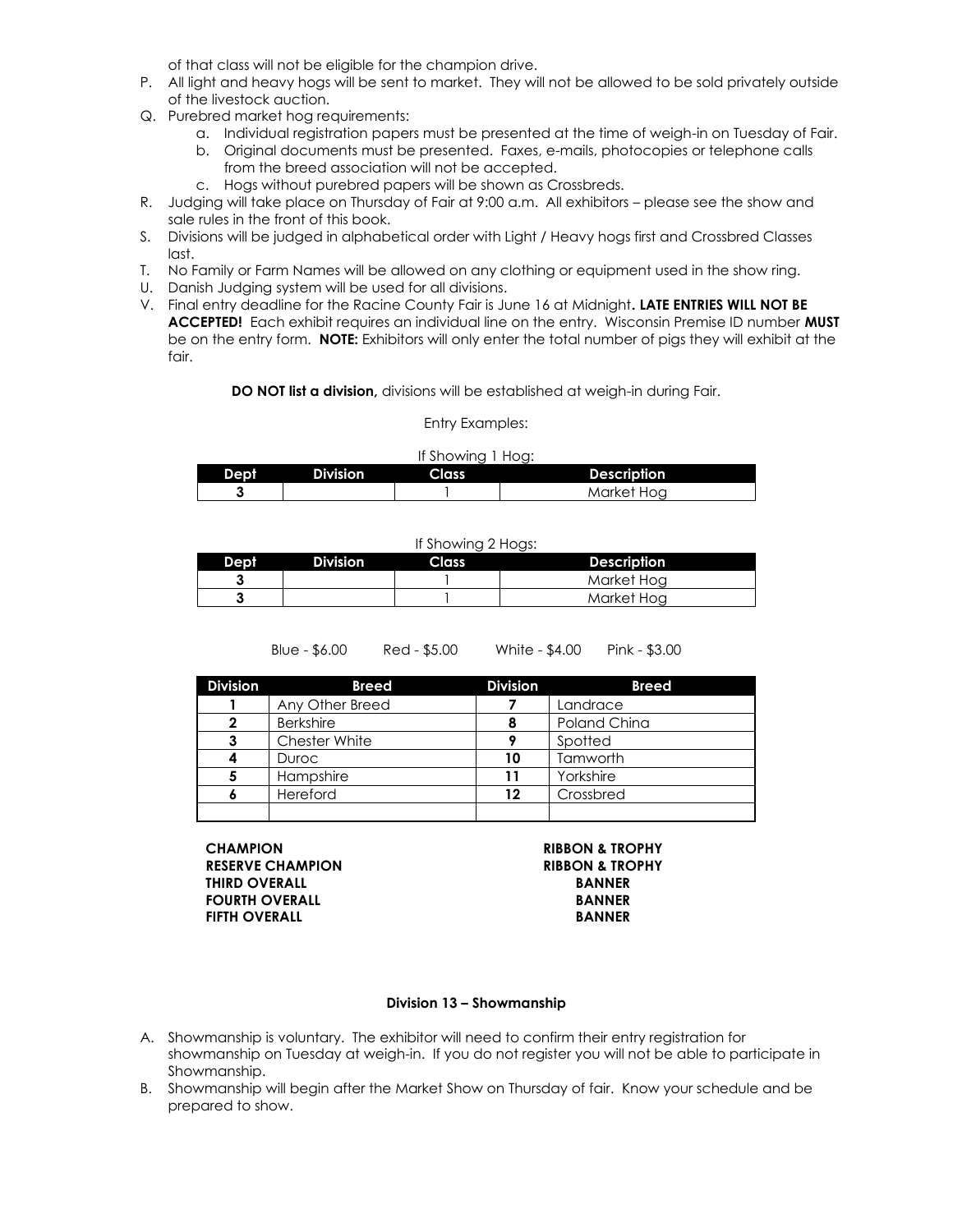### Danish Judging System

# Blue - \$3.00 Red - \$2.50 White - \$2.00 Pink - \$1.50

Exhibitors may show in only one showmanship class.

| Class No. | Entry        |
|-----------|--------------|
|           | 10 Years Old |
|           | 11 Years Old |
|           | 12 Years Old |
|           | 13 Years Old |
|           | 14 Years Old |
|           | 15 Years Old |
|           | 16 Years Old |
| 8         | 17 Years Old |
|           | 18 Years Old |
| 10        | 19 Years Old |

# **Division 14 – Performance and Carcass Evaluation**

# Danish Judging System

The primary objective of the Racine County Fair Quality Pork Carcass Contest is to encourage and educate young pork producers to improve their program in the production and management of high quality pork.

# **RULES:**

- A. This division will be open to any junior exhibitor currently enrolled in either the 4-H, FFA Swine Project, or a member of a recognized breed association approved by the fair.
- B. Animals must be shown by the Junior exhibitor, owning the animal, unless otherwise allowed by the Committee in charge of this division.
- C. Up to four (4) market hogs may be identified, but only one (1) will be eligible to be shown.
- D. All exhibitors will be required to pre-register. Pre-registration will be open from February 15 through March 1. Pre-registration will be on a fist come, first serve basis until all slaughter appointment slots are filled. Registration will be limited to one (1) swine carcass animal per immediate family. If any additional slots remain available, the committee will determine how they are filled. Exhibitors must submit proper entry through the Fair at the time of entry deadline.
- E. Each entry will be assessed a \$5.00 entry fee which must be paid at the time of DNA submission. No late entries will be accepted. The entry fees will be used as money awards paid back to the exhibitors. All RFID tags MUST be present at weigh in.
- F. The entry fees will be distributed as follows:
	- a. The top ¼ of the division **except Champion and Reserve Champion** will divide equally 40% of the prize money.
	- b. The  $2^{nd}$  % of the division will divide equally 30% of the prize money.
	- c. The  $3^{rd}$  1/4 of the division will divide equally 20% of the prize money.
	- d. The  $4<sup>th</sup>$  % of the division will divide equally 10% of the prize money.
- G. QPCC market hogs will be weighed and judged as a pre-fair event.
- H. All animals must come to the live show with the proper tag. Untagged animals may be subject to disqualification. All carcass animals will follow the Racine County Fair DNA rules and regulations.
- I. All animals must come to the live show with the proper tag. Untagged animals may be subject to disqualification. All carcass animals must follow the Racine County Fair DNA rules and regulations.
- J. Market hogs will be evaluated and ranked by carcass merit by a carcass judge using current industry standards.
- K. The Champion and Reserve Champion Carcass will be sold as a Bonus Animal, on a "live weight" per pound basis, at the Racine County Fair Livestock Auction.
- L. Following the live judging day, transportation will be provided for the animals to be trucked to a local predetermined locker plant.
- M. The exhibitor and/or their parent/legal guardian must be in attendance at the discussion of the grading process at a date and time to be announced, unless otherwise allowed by the committee in charge of this division.
- N. Exhibitors are responsible for slaughter cost or finding a buyer for their carcass animal if their animal is not chosen as the Champion or Reserve Champion. All exhibitors should have the name and phone number of the buyer at the live judging.
- O. The exhibitor and / or their parent / legal guardian must be in attendance at the discussion of the